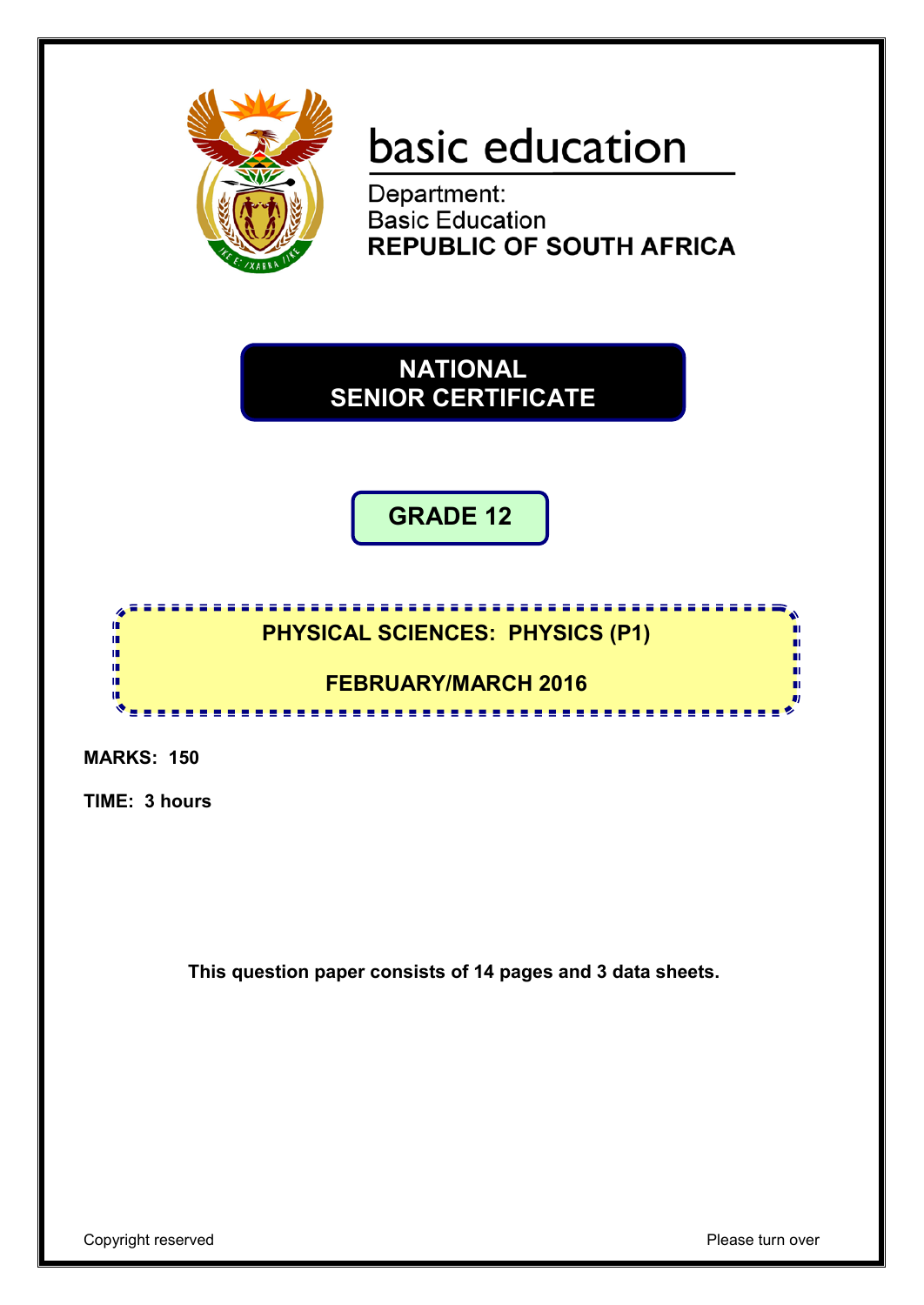#### **INSTRUCTIONS AND INFORMATION**

- 1. Write your centre number and examination number in the appropriate space in the ANSWER BOOK.
- 2. This question paper consists of 11 questions. Answer ALL the questions in the ANSWER BOOK.
- 3. Start EACH question on a NEW page in the ANSWER BOOK.
- 4. Number the answers correctly according to the numbering system used in this question paper.
- 5. Leave ONE line between two subquestions, for example between QUESTION 2.1 and QUESTION 2.2.
- 6. You may use a non-programmable calculator.
- 7. You may use appropriate mathematical instruments.
- 8. You are advised to use the attached DATA SHEETS.
- 9. Show ALL formulae and substitutions in ALL calculations.
- 10. Round off your final numerical answers to a minimum of TWO decimal places.
- 11. Give brief motivations, discussions et cetera where required.
- 12. Write neatly and legibly.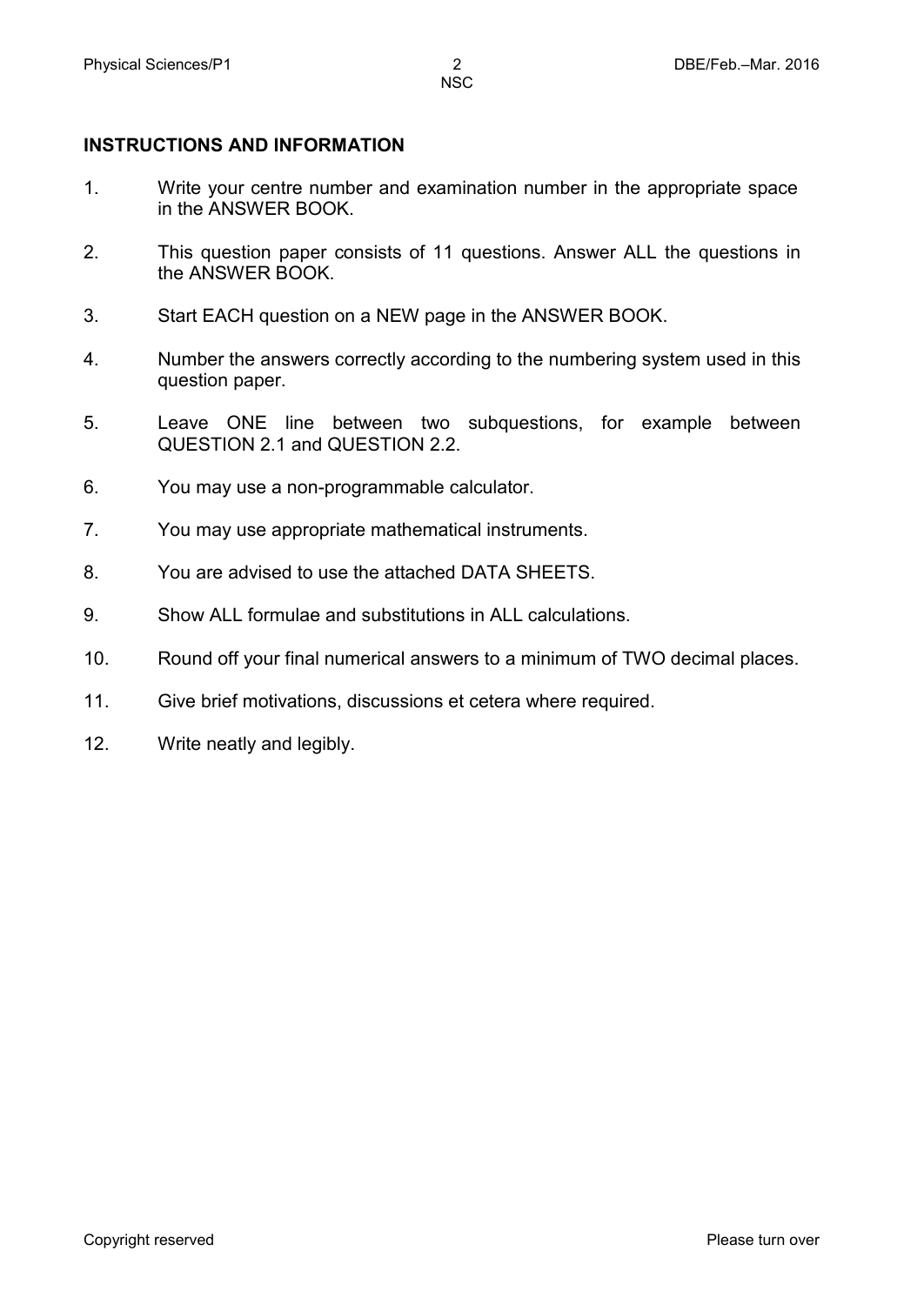#### **QUESTION 1: MULTIPLE-CHOICE QUESTIONS**

Four options are provided as possible answers to the following questions. Each question has only ONE correct answer. Choose the answer and write only the letter (A–D) next to the question number (1.1–1.10) in the ANSWER BOOK, for example  $1.1 \text{ F}$ 

- 1.1 A net force **F** which acts on a body of mass *m* causes an acceleration *a*. If the same net force **F** is applied to a body of mass 2*m*, the acceleration of the body will be …
	- A  $\frac{1}{4}a$
	- B  $\frac{1}{2}a$
	- C 2a
	- D

4a (2)

1.2 Two objects of masses 2*m* and *m* are arranged as shown in the diagram below.



Which ONE of the changes below will produce the GREATEST increase in the gravitational force exerted by the one mass on the other?

- A Double the larger mass.
- B Halve the smaller mass.
- $\mathcal{C}$ Double the distance between the masses.
- D Halve the distance between the masses. (2)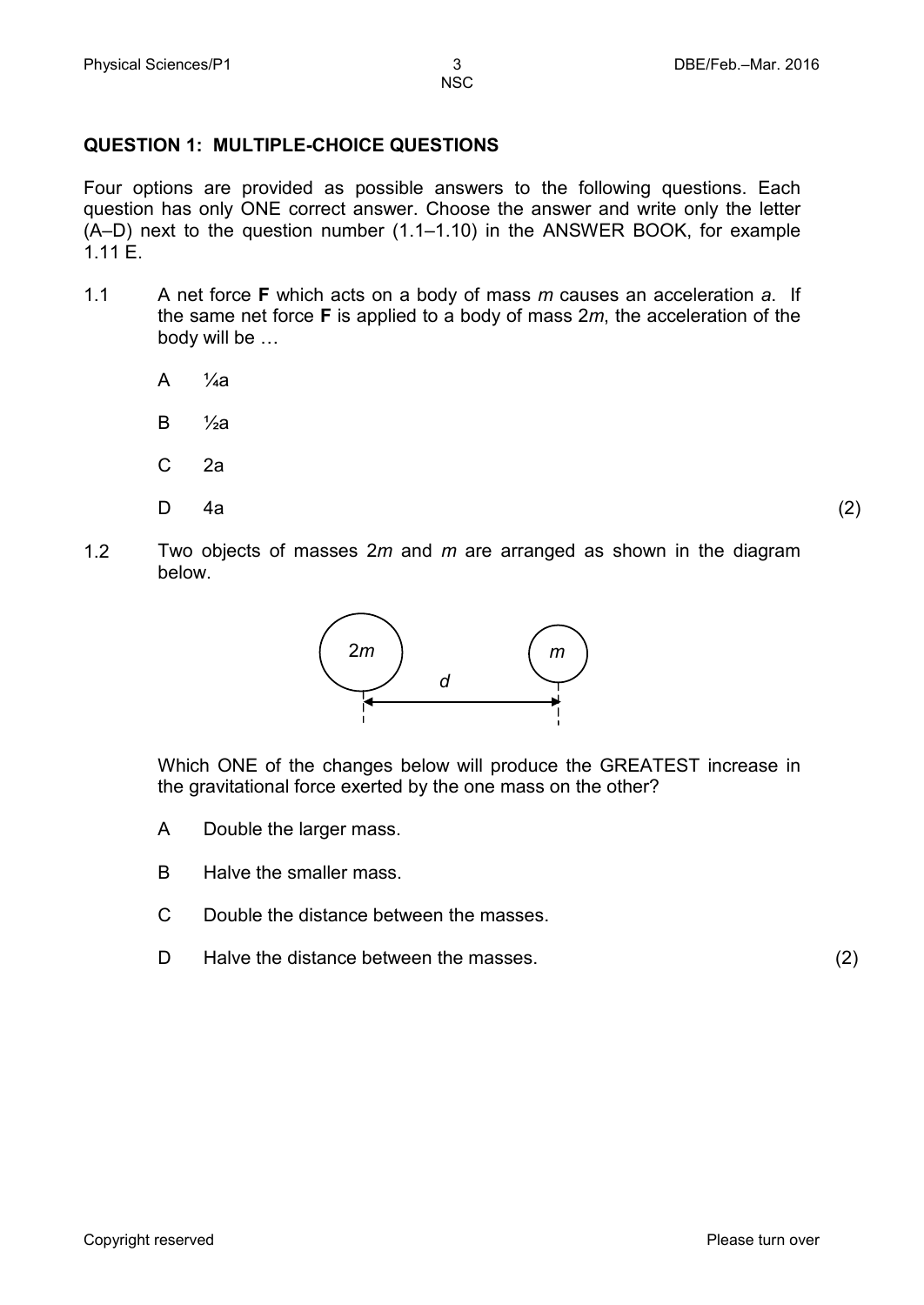- 1.3 The statements below describe the motion of objects.
	- (i) A feather falls from a certain height inside a vacuum tube.
	- (ii) A box slides along a smooth horizontal surface at constant speed.
	- (iii) A steel ball falls through the air in the absence of air friction.

Which of the following describes UNIFORMLY ACCELERATED motion CORRECTLY?

- A (i) and (ii) only
- B (i) and (iii) only
- $\mathcal{C}$ (ii) and (iii) only
- D  $(i)$ ,  $(ii)$  and  $(iii)$  (2)
- 1.4 Airbags in modern cars provide more safety during an accident.

The statements below are made by a learner to explain how airbags can ensure better safety in a collision.

- (i) The time of impact increases.
- (ii) The impact force decreases.
- (iii) The impulse increases.

Which of the statements above are CORRECT?

- A (i) only
- B (ii) only
- C (ii) and (iii) only
- D  $(i)$  and  $(ii)$  only  $(2)$
- 1.5 The work done by a constant force F applied to an object to increase the object's speed from *v* to 2*v* is W.

The work done by the same force to increase the speed of the object from 0 to *v* will be ...

- A ⅓W
- B ½W
- C 2W
- $\mathsf{D}$  $3W$  (2)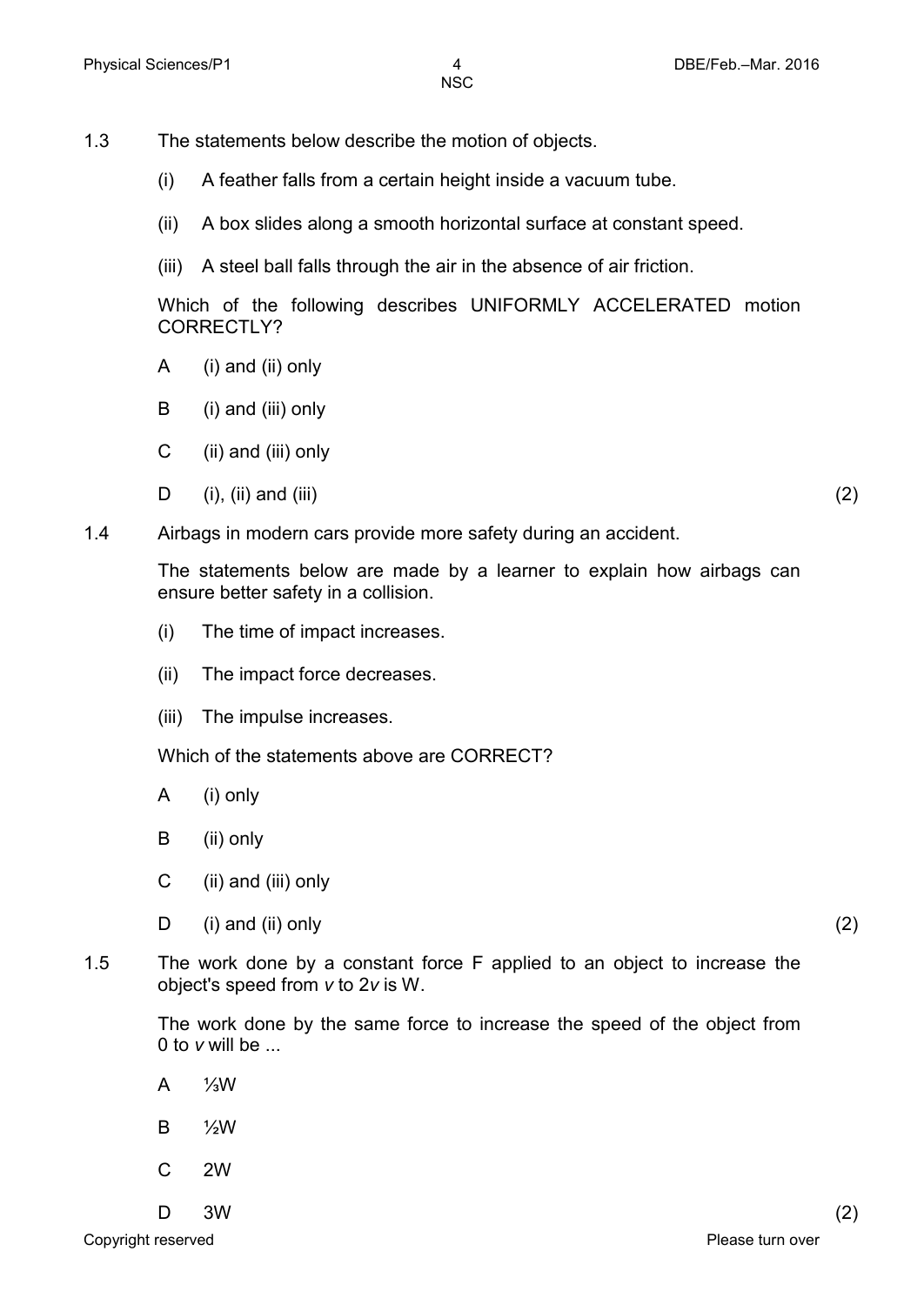- 1.6 Light reaching the Earth from a galaxy moving away is shifted towards …
	- A greater velocities.
	- B higher frequencies.
	- C longer wavelengths.
	- D shorter wavelengths. (2)
- 1.7 P, Q and R are three charged spheres. When P and Q are brought near each other, they experience an attractive force. When Q and R are brought near each other, they experience a repulsive force.

Which ONE of the following is TRUE?

- A P and R have charges with the same sign.
- B P and R have charges with opposite signs.
- C P, Q and R have charges with the same sign.
- D P, Q and R have equal charges. (2)
- 1.8 The minimum value of the resistance that can be obtained by connecting two  $4 \Omega$  resistors is ...
	- A 1 Ω.
	- B  $2 \Omega$ .
	- C 3 Ω.

D  $8 \Omega$ . (2)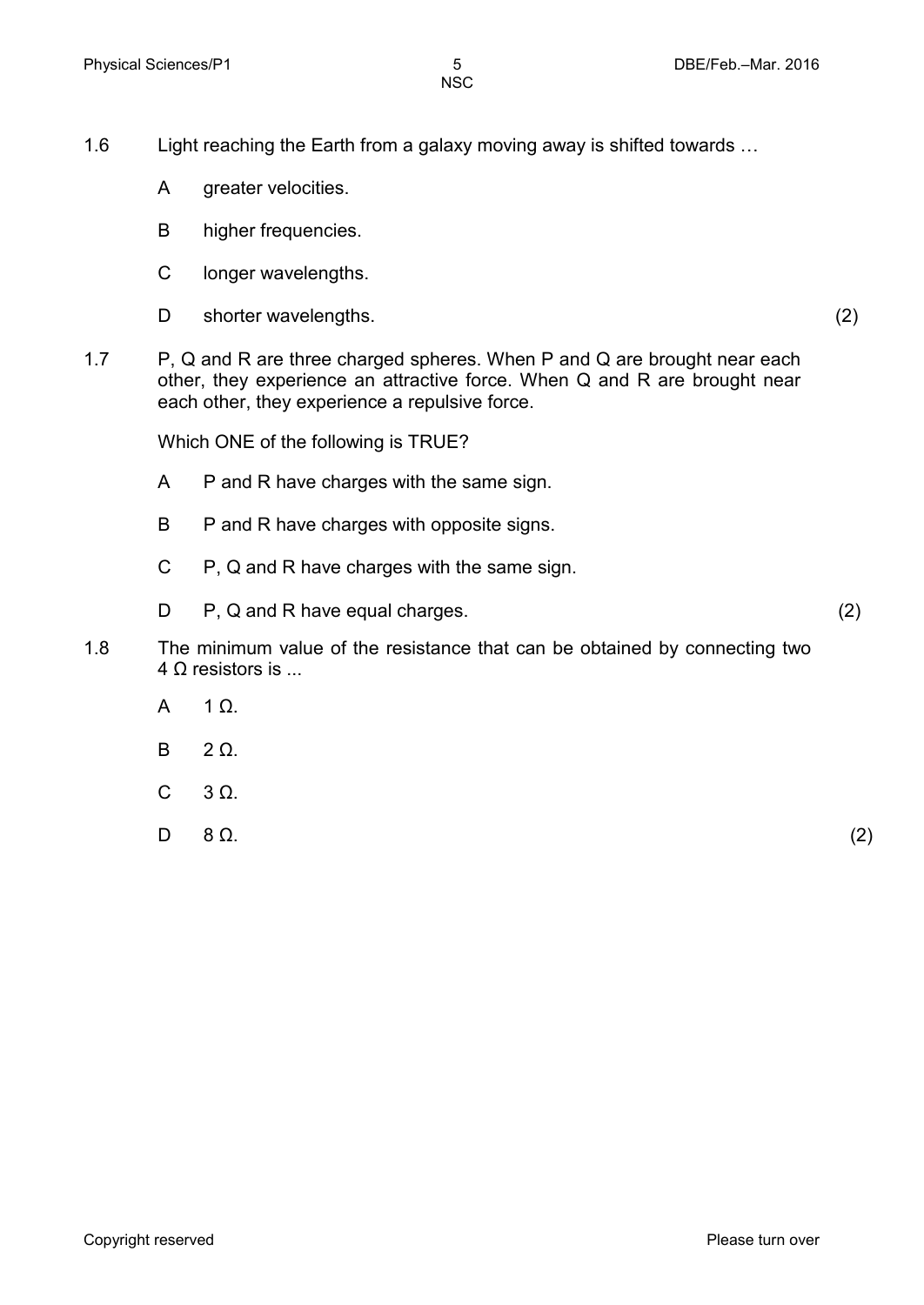- **NSC**
- 1.9 Graph **P** represents the output emf of an AC generator. Graph **Q** is the output emf after a change has been made using the SAME generator.



Which ONE of the following changes has been made to the generator to produce graph **Q**?

- A The number of turns of the coil has been doubled.
- B The surface area of the coil has been doubled.
- C The speed of rotation has been doubled.
- D The strength of the magnetic field has been doubled. (2)
- 1.10 The possible atomic transitions in an excited atom of an element are shown below.



Which transition will produce the spectral line with the longest wavelength?

- A P
- B Q
- C R
- D  $S$  (2)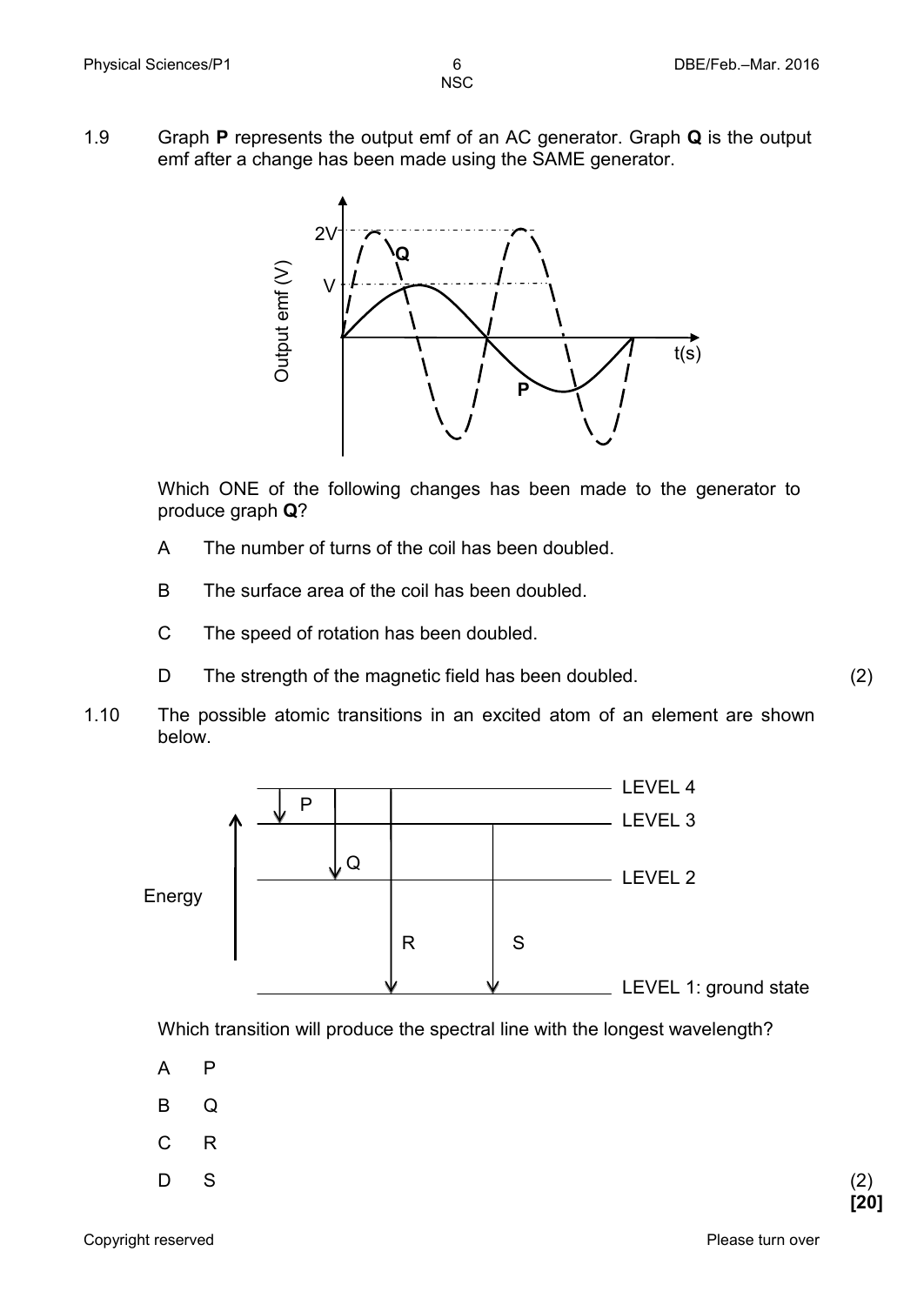#### **QUESTION 2 (Start on a new page.)**

2.1 A 5 kg mass and a 20 kg mass are connected by a light inextensible string which passes over a light frictionless pulley. Initially, the 5 kg mass is held stationary on a horizontal surface, while the 20 kg mass hangs vertically downwards, 6 m above the ground, as shown in the diagram below.

The diagram is not drawn to scale.



When the s*tationary* 5 kg mass is released, the two masses begin to move. The coefficient of kinetic friction,  $\mu_k$ , between the 5 kg mass and the horizontal surface is 0,4. Ignore the effects of air friction.

| 2.1.1 | Calculate the acceleration of the 20 kg mass. |  |
|-------|-----------------------------------------------|--|
|-------|-----------------------------------------------|--|

- 2.1.2 Calculate the speed of the 20 kg mass as it strikes the ground. (4)
- 2.1.3 At what minimum distance from the pulley should the 5 kg mass be placed initially, so that the 20 kg mass just strikes the ground? (1)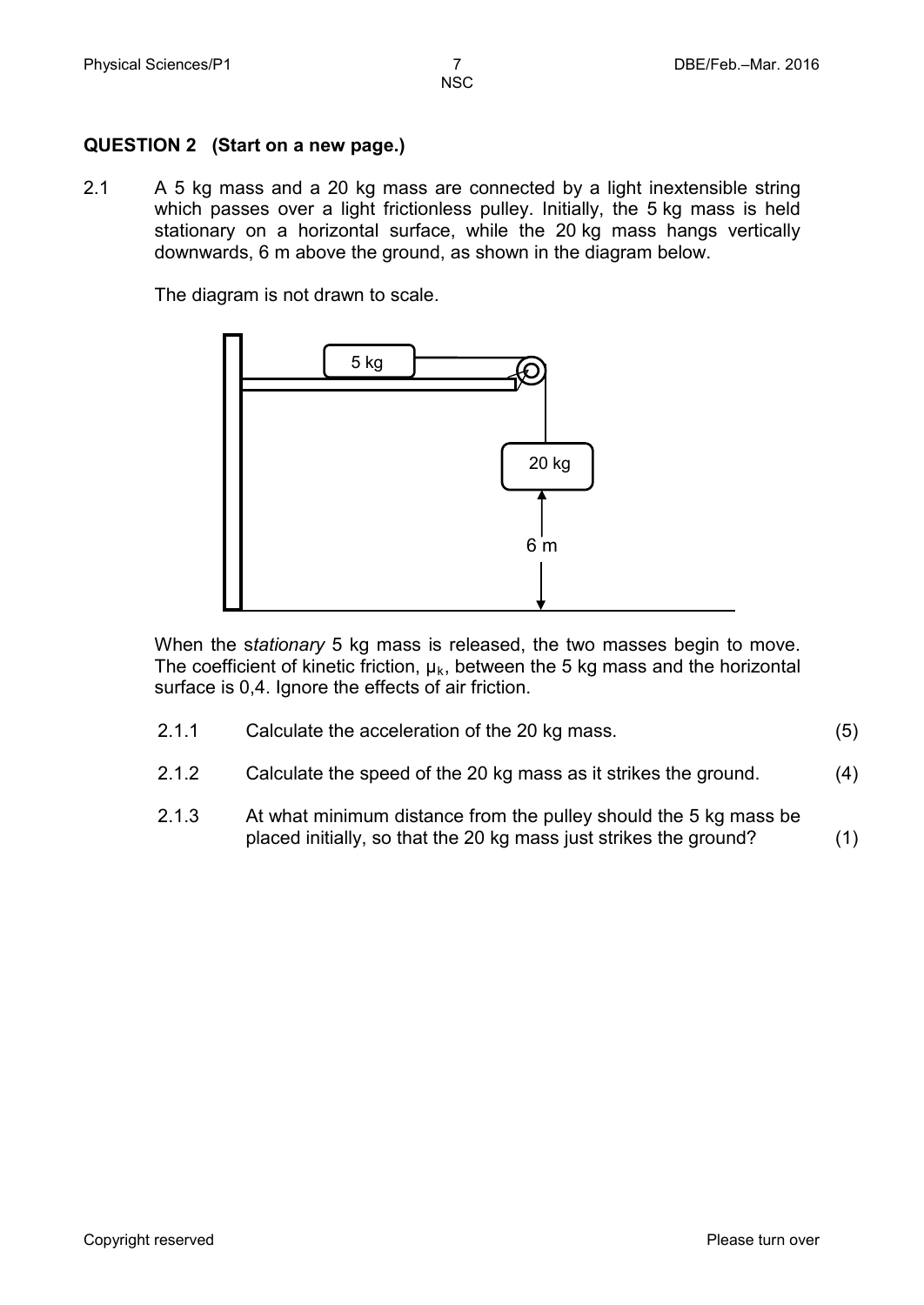2.2 A person of mass 60 kg climbs to the top of a mountain which is 6 000 m above ground level.



- 2.2.1 State Newton's Law of Universal Gravitation in words. (2)
- 2.2.2 Calculate the *difference* in the weight of the climber at the top of the mountain and at ground level. (6)

**QUESTION 3 (Start on a new page.)**

A man throws ball **A** downwards with a speed of 2 m∙s-1 from the edge of a window, 45 m above a dam of water. One second later he throws a second ball, ball **B**, downwards and observes that both balls strike the surface of the water in the dam at the same time. Ignore air friction.

3.1 Calculate the:

| 3.1.1 | Speed with which ball A hits the surface of the water           | (3) |
|-------|-----------------------------------------------------------------|-----|
| 3.1.2 | Time it takes for ball <b>B</b> to hit the surface of the water | (3) |
| 3.1.3 | Initial velocity of ball <b>B</b>                               | (5) |

- 3.2 On the same set of axes, sketch a velocity versus time graph for the motion of balls **A** and **B**. Clearly indicate the following on your graph:
	- Initial velocities of both balls **A** and **B**
	- The time of release of ball **B**
	- The time taken by both balls to hit the surface of the water (5)

**[16]**

**[18]**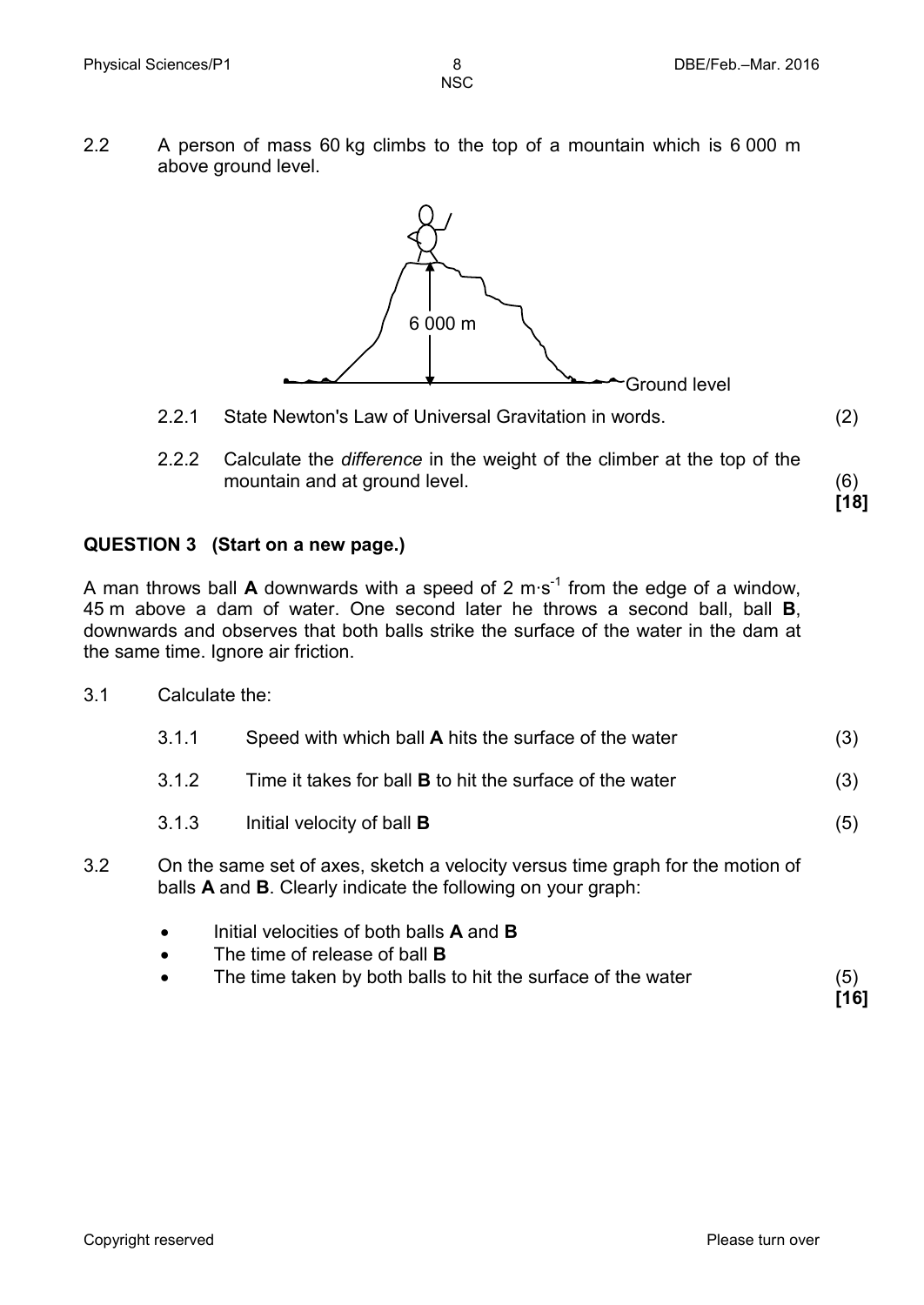## **QUESTION 4 (Start on a new page.)**

The diagram below shows two trolleys, **P** and **Q**, held together by means of a compressed spring on a flat, frictionless horizontal track. The masses of **P** and **Q** are 400 g and 600 g respectively.



When the trolleys are released, it takes 0,3 s for the spring to unwind to its natural length. Trolley **Q then** moves to the right at 4 m∙s-1 .

| 4.1 | State the principle of conservation of linear momentum in words. | (2) |
|-----|------------------------------------------------------------------|-----|
|-----|------------------------------------------------------------------|-----|

4.2 Calculate the:

| Velocity of trolley <b>P</b> after the trolleys are released<br>4.2.1 |  |
|-----------------------------------------------------------------------|--|
|-----------------------------------------------------------------------|--|

- 4.2.2 Magnitude of the average force exerted by the spring on trolley **Q** (4)
- 4.3 Is this an elastic collision? Only answer YES or NO. (1)

**[11]**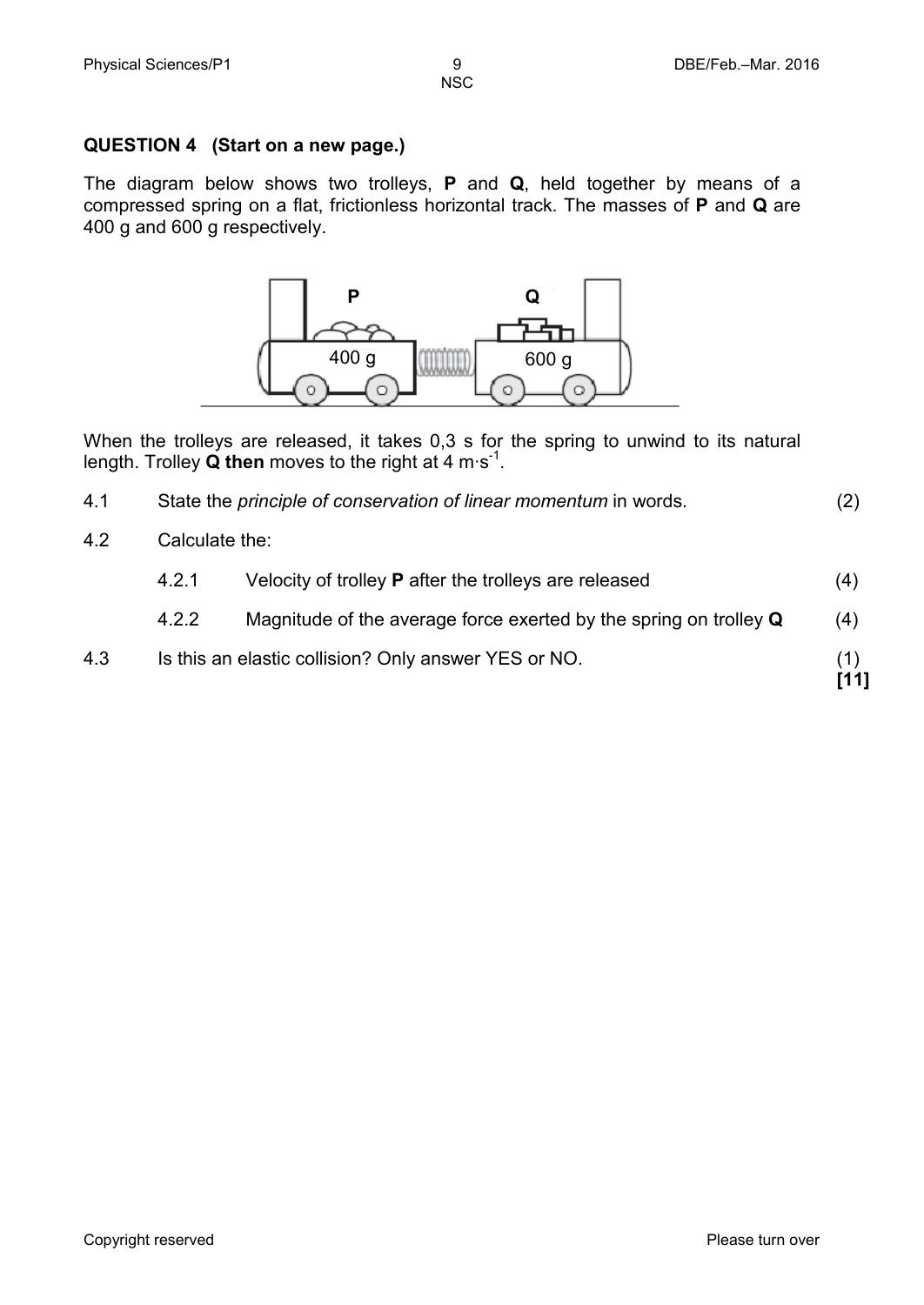#### **QUESTION 5 (Start on a new page.)**

A constant force  $F$ , applied at an angle of  $20^{\circ}$  above the horizontal, pulls a 200 kg block, over a distance of 3 m, on a rough, horizontal floor as shown in the diagram below.



The coefficient of kinetic friction,  $\mu_k$ , between the floor surface and the block is 0,2.

| 5.1                                                                                                                                                                  | Give a reason why the coefficient of kinetic friction has no units.                                                                                      | (1)           |
|----------------------------------------------------------------------------------------------------------------------------------------------------------------------|----------------------------------------------------------------------------------------------------------------------------------------------------------|---------------|
| 5.2                                                                                                                                                                  | State the work-energy theorem in words.                                                                                                                  | (2)           |
| 5.3                                                                                                                                                                  | Draw a free-body diagram indicating ALL the forces acting on the block while<br>it is being pulled.                                                      | (4)           |
| 5.4                                                                                                                                                                  | Show that the work done by the kinetic frictional force $(W_{fk})$ on the block can<br>be written as $W_{f_k} = (-1 \ 176 + 0.205 \text{ F}) \text{ J}.$ | (4)           |
| 5.5                                                                                                                                                                  | Calculate the magnitude of the force <b>F</b> that has to be applied so that the net<br>work done by all forces on the block is zero.                    | (4)<br>$[15]$ |
| <b>QUESTION 6 (Start on a new page.)</b>                                                                                                                             |                                                                                                                                                          |               |
| Reflection of sound waves enables bats to hunt for moths. The sound wave produced<br>by a bat has a frequency of 222 kHz and a wavelength of $1.5 \times 10^{-3}$ m. |                                                                                                                                                          |               |

6.2 A stationary bat sends out a sound signal and receives the same signal reflected from a moving moth at a frequency of 230,3 kHz.

6.1 Calculate the speed of this sound wave through the air. (3)

- 6.2.1 Is the moth moving TOWARDS or AWAY FROM the bat? (1)
- 6.2.2 Calculate the magnitude of the velocity of the moth, assuming that the velocity is constant. (6)

**[10]**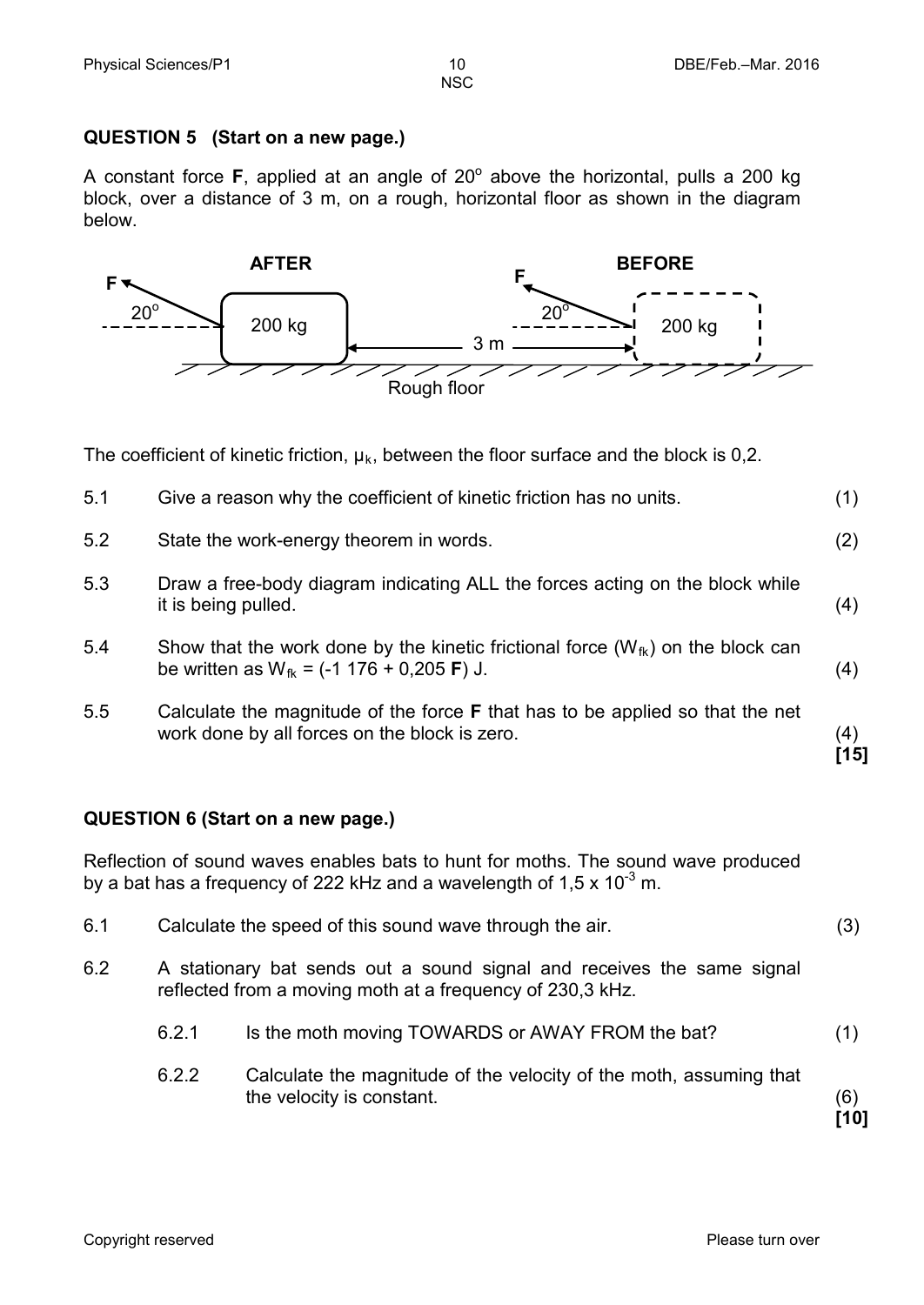#### **QUESTION 7 (Start on a new page.)**

Two identical spherical balls, **P** and **Q**, each of mass 100 g, are suspended at the same point from a ceiling by means of identical light, inextensible insulating strings. Each ball carries a charge of +250 nC. The balls come to rest in the positions shown in the diagram below.



- 7.1 In the diagram, the angles between each string and the vertical are the same. Give a reason why the angles are the same. (1)
- 7.2 State Coulomb's law in words. (2)
- 7.3 The free-body diagram, not drawn to scale, of the forces acting on ball **P** is shown below.



Calculate the:

| 7.3.1<br>Magnitude of the tension $(T)$ in the string |  |
|-------------------------------------------------------|--|
|-------------------------------------------------------|--|

7.3.2 Distance between balls **P** and **Q** (5) **[11]**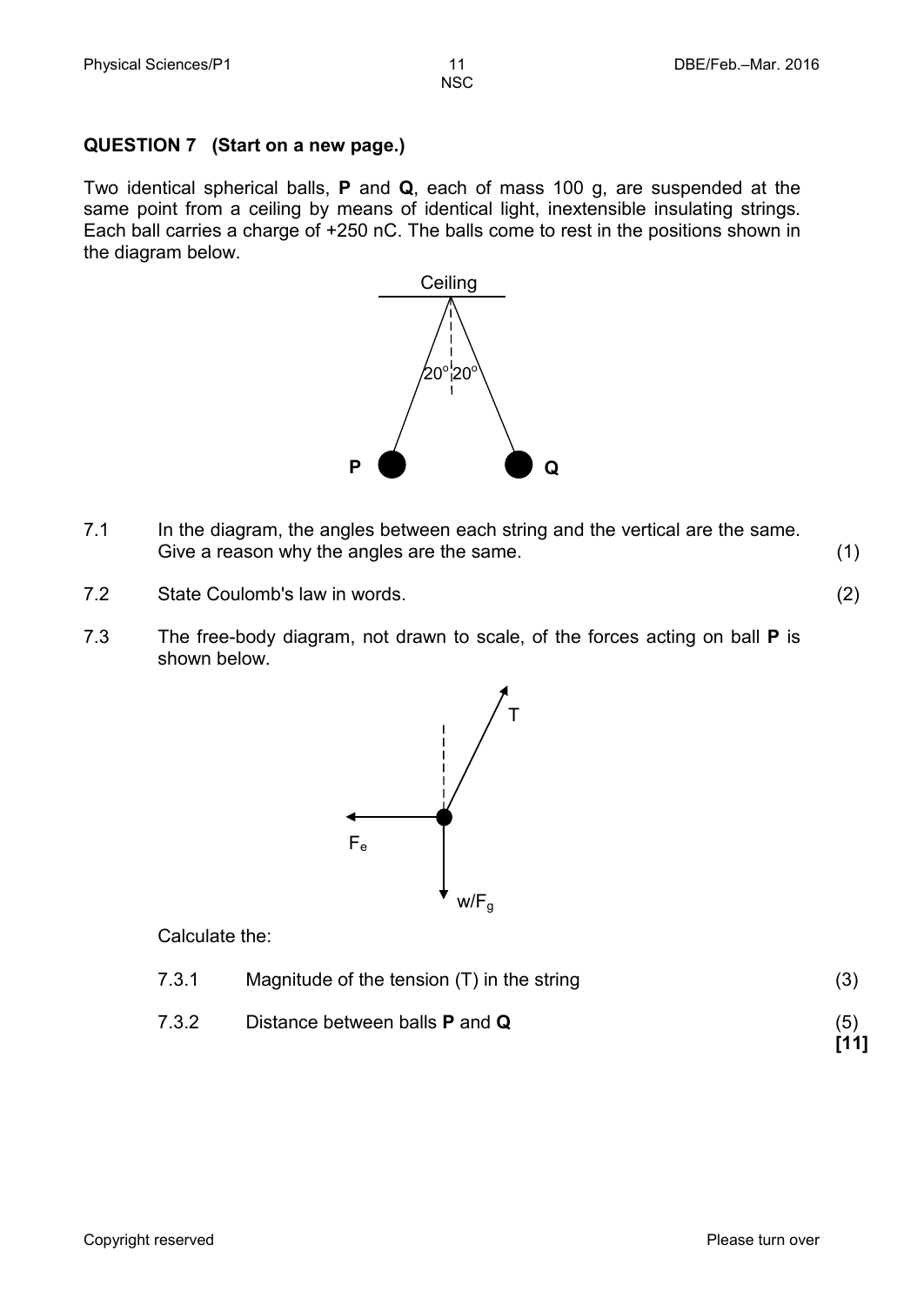#### **QUESTION 8 (Start on a new page.)**

A sphere  $\mathbf{Q}_1$ , with a charge of -2,5  $\mu$ C, is placed 1 m away from a second sphere  $\mathbf{Q}_2$ , with a charge +6 μC. The spheres lie along a straight line, as shown in the diagram below. Point **P** is located a distance of 0,3 m to the left of sphere  $Q_1$ , while point **X** is located between  $\mathbf{Q}_1$  and  $\mathbf{Q}_2$ . The diagram is not drawn to scale.



- 8.1 Show, with the aid of a VECTOR DIAGRAM, why the net electric field at point **X** *cannot be zero.* (4)
- 8.2 Calculate the net electric field at point **P**, due to the two charged spheres **Q**<sub>1</sub> and **Q**<sub>2</sub>. (6)

**[10]**

#### **QUESTION 9 (Start on a new page.)**

A battery of an unknown emf and an internal resistance of 0,5  $\Omega$  is connected to three resistors, a high-resistance voltmeter and an ammeter of negligible resistance, as shown below.



The reading on the ammeter is 0,2 A.

- 9.1 Calculate the:
	- 9.1.1 Reading on the voltmeter (3)
	- 9.1.2 Total current supplied by the battery (4)
	- 9.1.3 Emf of the battery (5)
- 9.2 How would the voltmeter reading change if the  $2 \Omega$  resistor is removed from the circuit? Write down INCREASE, DECREASE or REMAIN THE SAME. Explain the answer. (3)

**[15]**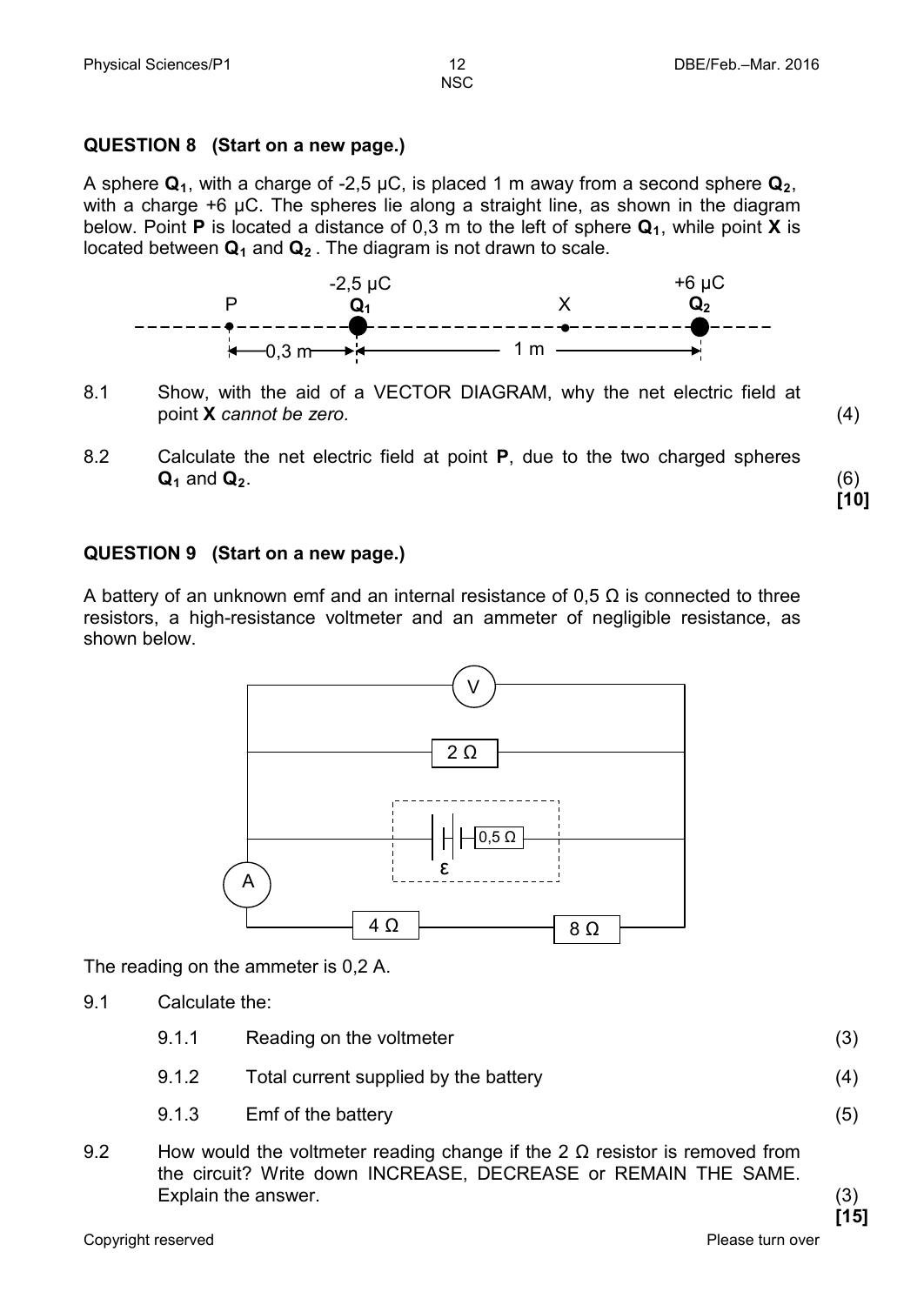#### **QUESTION 10 (Start on a new page.)**

10.1 A simplified sketch of an AC generator is shown below.



The coil of the generator rotates clockwise between the pole pieces of two magnets. At a particular instant, the current in the segment **PQ** has the direction shown above.

- 10.1.1 Identify the magnetic pole **A**. Only write NORTH POLE or SOUTH POLE. (1)
- 10.1.2 The coil is rotated through  $180^\circ$ .

Will the direction of the current in segment **PQ** be from **P** to **Q** or **Q** to **P**? (1)

10.2 An electrical device is connected to a generator which produces an rms potential difference of 220 V. The maximum current passing through the device is 8 A.

Calculate the:

| 10.2.1 | Resistance of the device                | (5)  |
|--------|-----------------------------------------|------|
| 10.2.2 | Energy the device consumes in two hours | (5)  |
|        |                                         | [12] |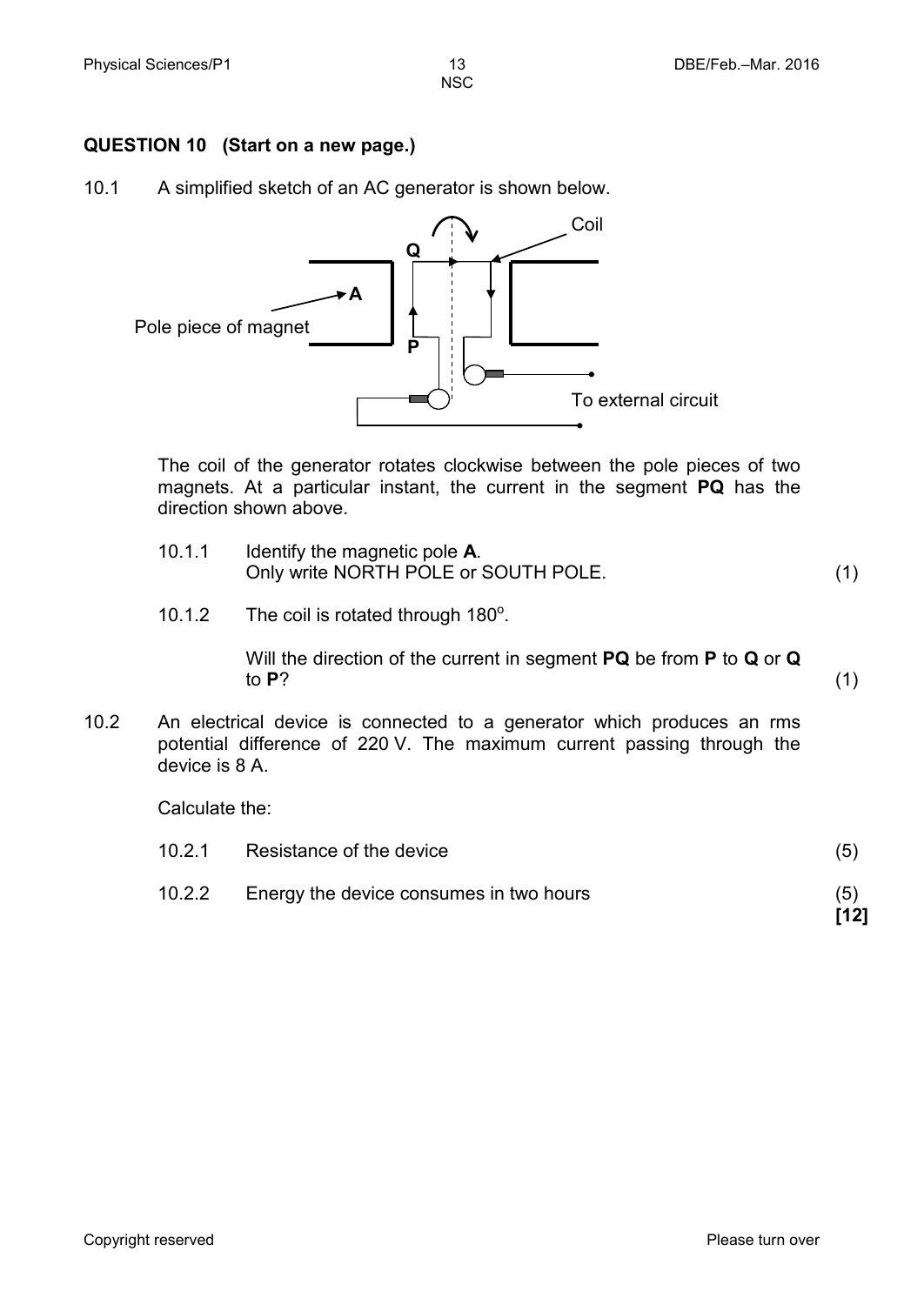### **QUESTION 11 (Start on a new page.)**

An investigation was conducted to determine the effects of changes in frequency AND intensity on the current generated in a photoelectric cell when light is incident on it.

The apparatus used in the investigation is shown in the simplified diagram below.



The results of the experiment are shown in the table below.

| <b>EXPERIMENT</b> | <b>FREQUENCY</b><br>(Hz) | <b>INTENSITY</b><br>(Cd) | <b>CURRENT</b><br>(µA) |
|-------------------|--------------------------|--------------------------|------------------------|
|                   | 4,00 x $10^{14}$         |                          |                        |
| в                 | 4,50 x $10^{14}$         | 10                       |                        |
|                   | $5,00 \times 10^{14}$    |                          |                        |
|                   | $5,01 \times 10^{14}$    |                          | 20                     |
| F                 | 5,01 x $10^{14}$         | 20                       | 40                     |
|                   | $6,50 \times 10^{14}$    |                          | 30                     |

| 11.1 | Define the term work function. |  |
|------|--------------------------------|--|
|      |                                |  |

11.2 Identify an independent variable. (1) (1)

The threshold frequency for the metal used in the photocell is  $5,001 \times 10^{14}$  Hz.

| 11.3 | Define the term threshold frequency. |  |
|------|--------------------------------------|--|
|------|--------------------------------------|--|

11.4 Calculate the maximum speed of an emitted electron in experiment **F**. (5)

In experiments **D** and **E**, the current doubled when the intensity was doubled at the same frequency.

| 11.5 | What conclusion can be made from this observation? |      |
|------|----------------------------------------------------|------|
|      |                                                    | [12] |

**TOTAL: 150**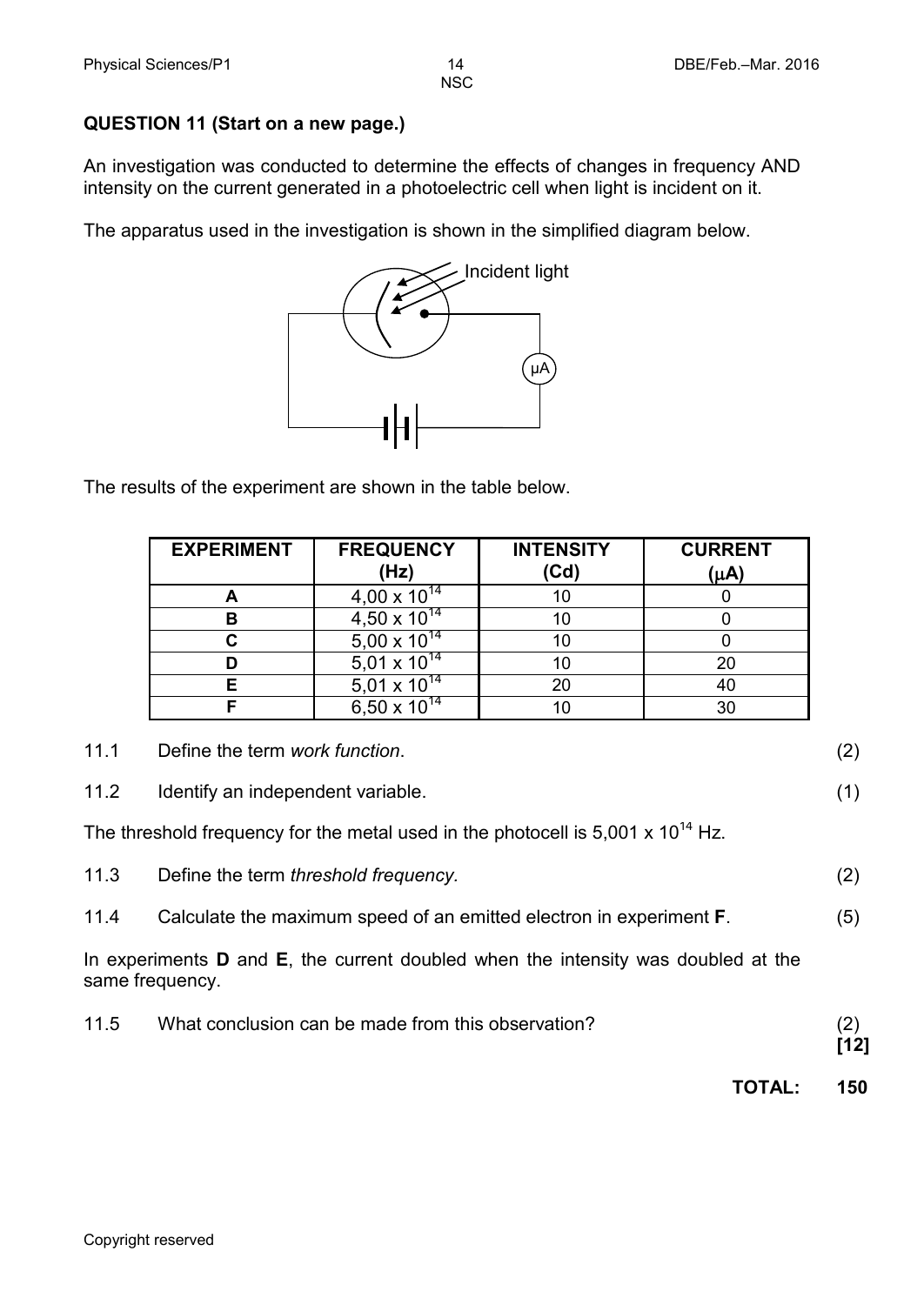#### **DATA FOR PHYSICAL SCIENCES GRADE 12 PAPER 1 (PHYSICS)**

#### *GEGEWENS VIR FISIESE WETENSKAPPE GRAAD 12 VRAESTEL 1 (FISIKA)*

#### **TABLE 1: PHYSICAL CONSTANTS/***TABEL 1: FISIESE KONSTANTES*

| NAME/NAAM                                                         | SYMBOL/SIMBOOL | VALUE/WAARDE                                         |
|-------------------------------------------------------------------|----------------|------------------------------------------------------|
| Acceleration due to gravity<br>Swaartekragversnelling             | g              | $9,8 \text{ m} \cdot \text{s}^{-2}$                  |
| Universal gravitational constant<br>Universele gravitasiekonstant | G              | 6,67 x $10^{-11}$ N·m <sup>2</sup> ·kg <sup>-2</sup> |
| Radius of the Earth<br>Radius van die Aarde                       | $R_E$          | 6,38 x $10^6$ m                                      |
| Mass of the Earth<br>Massa van die Aarde                          | $M_F$          | 5,98 x $10^{24}$ kg                                  |
| Speed of light in a vacuum<br>Spoed van lig in 'n vakuum          | C              | $3.0 \times 10^8$ m s <sup>-1</sup>                  |
| Planck's constant<br>Planck se konstante                          | h              | 6.63 x $10^{-34}$ J s                                |
| Coulomb's constant<br>Coulomb se konstante                        | $\mathsf k$    | $9.0 \times 10^9$ N $\text{m}^2 \text{ C}^{-2}$      |
| Charge on electron<br>Lading op elektron                          | e              | $-1,6 \times 10^{-19}$ C                             |
| Electron mass<br>Elektronmassa                                    | $m_e$          | $9,11 \times 10^{-31}$ kg                            |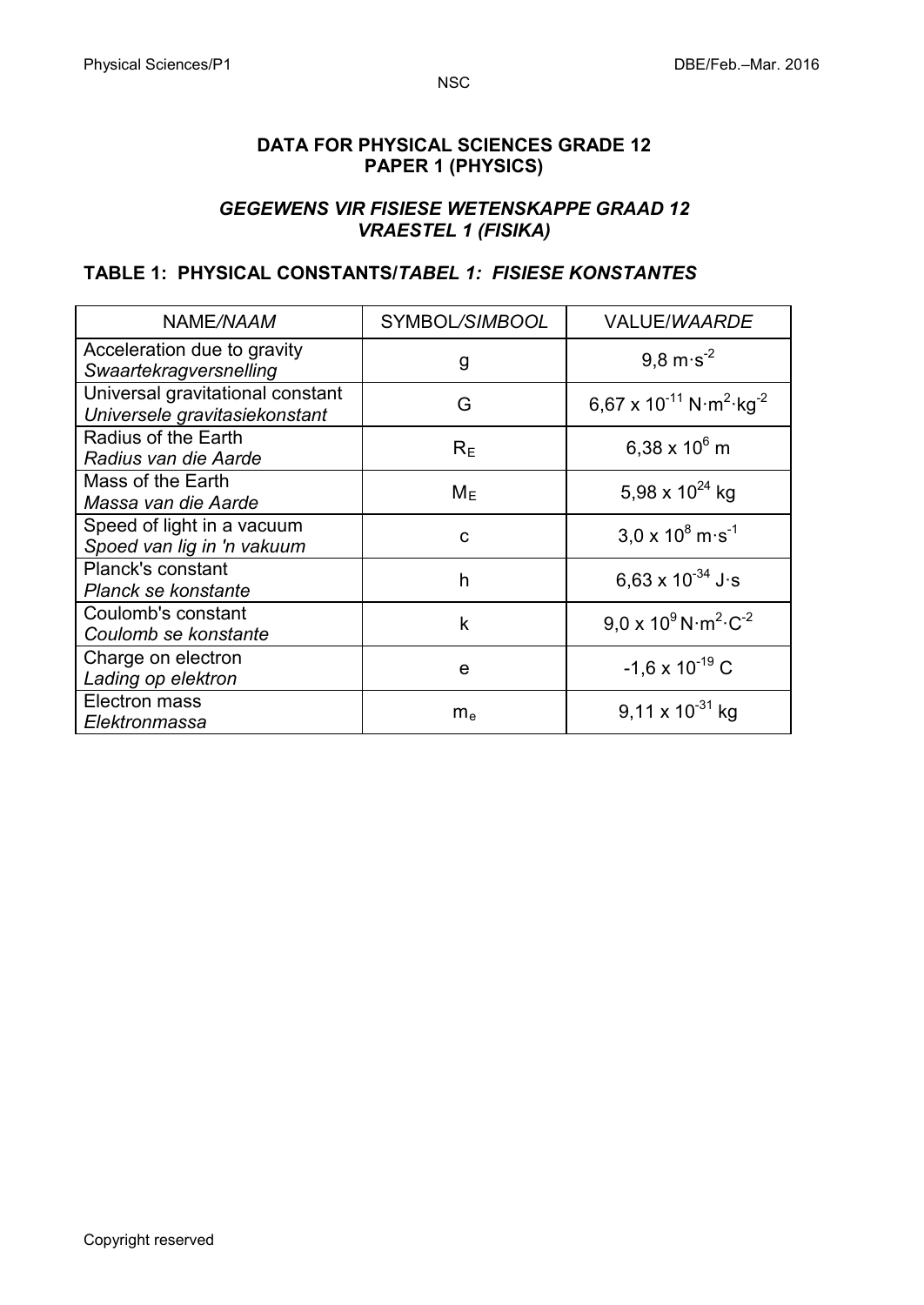#### **TABLE 2: FORMULAE/***TABEL 2: FORMULES*

#### **MOTION/***BEWEGING*

| $v_f = v_i + a \Delta t$                                                                                                                                                          | $\Delta x = v_1 \Delta t + \frac{1}{2} a \Delta t^2$ or/of $\Delta y = v_1 \Delta t + \frac{1}{2} a \Delta t^2$ |
|-----------------------------------------------------------------------------------------------------------------------------------------------------------------------------------|-----------------------------------------------------------------------------------------------------------------|
| $v_f^2 = v_i^2 + 2a\Delta x$ or/of $v_f^2 = v_i^2 + 2a\Delta y$ $\Delta x = \left(\frac{v_i + v_f}{2}\right)\Delta t$ or/of $\Delta y = \left(\frac{v_i + v_f}{2}\right)\Delta t$ |                                                                                                                 |

#### **FORCE/***KRAG*

| $F_{\text{net}} = ma$                                         | $p = mv$                                                                                                 |
|---------------------------------------------------------------|----------------------------------------------------------------------------------------------------------|
| $f_s^{\text{max}} = \mu_s N$                                  | $f_k = \mu_k N$                                                                                          |
| $F_{\text{net}}\Delta t = \Delta p$                           |                                                                                                          |
| $\Delta p = m v_f - m v_i$                                    | $w = mg$                                                                                                 |
|                                                               |                                                                                                          |
| $F = G \frac{m_1 m_2}{d^2}$ or/of $F = G \frac{m_1 m_2}{r^2}$ | $\left  \begin{array}{ccc} g = G \frac{M}{d^2} & \text{or/of} & g = G \frac{M}{r^2} \end{array} \right $ |

#### **WORK, ENERGY AND POWER/***ARBEID, ENERGIE EN DRYWING*

| $W = F\Delta x \cos \theta$                                                 | $U = mgh$ or/of $E_p = mgh$                                                                                                                              |                                                             |
|-----------------------------------------------------------------------------|----------------------------------------------------------------------------------------------------------------------------------------------------------|-------------------------------------------------------------|
| $K = \frac{1}{2}mv^2$ or/of $E_k = \frac{1}{2}mv^2$                         | $\mathsf{W}_{\mathsf{net}} = \Delta \mathsf{K} \qquad \quad \mathsf{or} / \mathsf{of} \qquad \mathsf{W}_{\mathsf{net}} = \Delta \mathsf{E}_{\mathsf{k}}$ |                                                             |
|                                                                             |                                                                                                                                                          | $\Delta K = K_f - K_i$ or/of $\Delta E_k = E_{kt} - E_{ki}$ |
| $W_{nc} = \Delta K + \Delta U$ or/of $W_{nc} = \Delta E_k + \Delta E_p$     | $P = \frac{W}{\Delta t}$                                                                                                                                 |                                                             |
| $P_{\text{ave}} = Fv_{\text{ave}}$ / $P_{\text{gemid}} = Fv_{\text{gemid}}$ |                                                                                                                                                          |                                                             |

#### **WAVES, SOUND AND LIGHT/***GOLWE, KLANK EN LIG*

| $v = f \lambda$                                                                                                                      |  |  |  |
|--------------------------------------------------------------------------------------------------------------------------------------|--|--|--|
| $f_L = \frac{v \pm v_L}{v \pm v_s} f_s$ $f_L = \frac{v \pm v_L}{v \pm v_s} f_b$ $E = hf$ or /of $E = \frac{hc}{\lambda}$             |  |  |  |
| $E = W_o + E_{k(max)}$ or/of $E = W_o + K_{max}$ where/waar                                                                          |  |  |  |
| $E = hf$ and/en W <sub>0</sub> = hf <sub>0</sub> and/en $E_{k(max)} = \frac{1}{2}mv_{max}^2$ or/of $K_{max} = \frac{1}{2}mv_{max}^2$ |  |  |  |